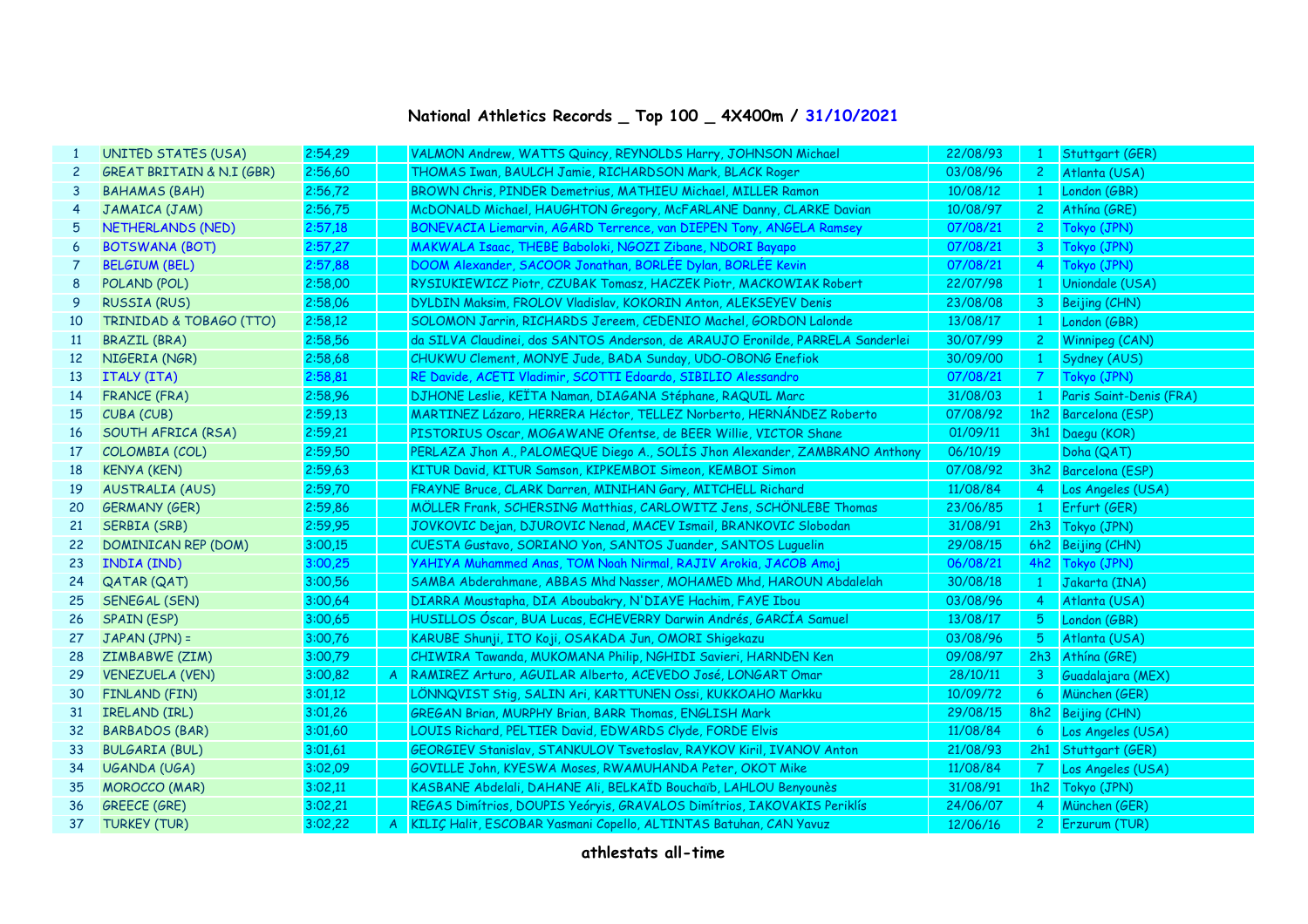| 38              | SAUDI ARABIA (KSA)           | 3:02,30 | ALSABANI Ismail M.H, Al-SALHI Mohammed, ALBISHI Hamed H., MASRAHI Yousef Ah. | 26/11/10 | $\mathbf{1}$     | Guangzhou (CHN)         |
|-----------------|------------------------------|---------|------------------------------------------------------------------------------|----------|------------------|-------------------------|
| 39              | <b>UKRAINE (UKR)</b>         | 3:02,35 | KAYDASH Aleksandr, TVERDOSTUP Andrey, RYBALKA Vladimir, ZYUKOV Yevgeniy      | 11/08/01 |                  | 4h3 Edmonton (CAN)      |
| 40              | SWITZERLAND (SUI)            | 3:02,46 | CLERC Laurent, RUSTERHOLZ Matthias, ROHR Alain, SCHELBERT Marcel             | 28/08/99 |                  | 5h3 Sevilla (ESP)       |
| 41              | <b>CZECH REPUBLIC (CZE)</b>  | 3:02,52 | TESAŘ Jan, MASLÁK Pavel, DESENSKÝ Michal, ŠORM Patrik                        | 20/06/21 | 1f1              | Cluj-Napoca (ROU)       |
| 42              | SWEDEN (SWE)                 | 3:02,57 | CARLGREN Erik, FAAGER Anders, ÖHMAN Kenth, RÖNNER Ulf                        | 10/09/72 | $7^{\circ}$      | München (GER)           |
| 43              | CANADA (CAN)                 | 3:02,64 | SEALE Ian, DOMANSKY Don, HOPE Leighton, SAUNDERS Brian                       | 31/07/76 | $\overline{4}$   | Montréal (CAN)          |
| 44              | SLOVENIA (SLO)               | 3:02,70 | KOCUVAN Miro, HORVAT Bostjan, VRTACIC Joze, SESTAK Matija                    | 28/08/99 |                  | 6h3 Sevilla (ESP)       |
| 45              | <b>SRI LANKA (SRI)</b>       | 3:02,71 | PERERA Mahesh, RATNAKUMARA Vellasamy, WIWALAWANSA Ranga, KUMARA Rohan F      | 31/08/00 | $\mathbf{1}$     | Jakarta (INA)           |
| 46              | ALGERIA (ALG)                | 3:02,78 | LOUAHLA Samir-Adel, TALHAOUÏ Kamel, AICHAOUÏ Ahmed, LOUAHLA Malik            | 18/06/97 | $\mathbf{1}$     | Bari (ITA)              |
| 47              | <b>MEXICO (MEX)</b>          | 3:02,89 | VEGA Fernando, JIMENEZ Jose Ricardo, RAMÍREZ Edgar, MENDOZA Valente          | 13/07/19 |                  | Napoli (ITA)            |
| 48              | <b>AUSTRIA (AUT)</b>         | 3:02,95 | PÖSTINGER Christian, GRIESSER Thomas, RECHBAUER Andreas, ELOUARDI Rafik      | 09/08/97 |                  | 3h1 Athína (GRE)        |
| 49              | <b>IVORY COAST (CIV)</b>     | 3:03,50 | KABLAN DEGNAN Georges, NOGBOUM Avognan, DJÉDJÉMEL René, TIACOH Gabriel       | 10/08/84 |                  | 3h3 Los Angeles (USA)   |
| 50              | CHINA (CHN)                  | 3:03,55 | LU Zhiquan, WU Lei, YANG Lei, WU Yuang                                       | 24/04/19 | 3 <sup>7</sup>   | Doha (QAT)              |
| 51              | <b>HUNGARY (HUN)</b>         | 3:03,64 | SZEGLET Zsolt, NYILASI Péter, BELLA A., BEDI Tibor                           | 06/06/99 | $\mathbf{1}$     | Athína (GRE)            |
| 52 <sub>2</sub> | <b>BELARUS (BLR)</b>         | 3:03,78 | RATNIKAU Mikhail, VIARSHININ Leanid, KOZLOV Sergey, YELISTRATOV Aleksandr    | 20/06/04 |                  | 3 Plovdiv (BUL)         |
| 53              | <b>BAHRAIN (BRN)</b>         | 3:03,97 | ISSA Moussa Ali, ABBAS Ali Khamis, KHAMIS Abdulrahman, ABUBAKER Abbas        | 30/08/18 | $5^{\circ}$      | Jakarta (INA)           |
| 54              | SUDAN (SUD)                  | 3:04,00 | A   YOUSIF Edris, ALI ABUBAKR Nagmeldin, ISMAIL Ahmad, KAKI Abubaker         | 04/05/08 | 2 <sup>1</sup>   | Addis Abeba (ETH)       |
| 55              | KOREA (SOUTH) (KOR)          | 3:04,03 | PARK Se-Jung, PARK Bong-Ko, SUNG Hyuk-Jae, YEO Ho-Su-Ah                      | 02/10/14 | $\mathbf{2}$     | <b>Incheon (KOR)</b>    |
| 56              | ROMANIA (ROU)                | 3:04.23 | BOBOS Vasile, SUCIU Florin, CAMPEANU Catalin, VIERU Ioan Lucian              | 12/08/06 |                  | 3h1 Göteborg (SWE)      |
| 57              | GRENADA (GRN)                | 3:04,27 | REDHEAD Joel, JAMES Kirani, CHARLES Josh, BARTHOLOMEW Rondell                | 17/07/11 | $5^{\circ}$      | Mayagüez (PUR)          |
| 58              | LATVIA (LAT)                 | 3:04,30 | INSAKOVS Sergeys, TEBELIS E., TUPURITIS E., SVIKLINS Inguns                  | 09/08/97 |                  | Athina (GRE)            |
| 59              | <b>GHANA (GHA)</b>           | 3:04,76 |                                                                              | 24/07/15 | $\mathbf{1}$     | Warri (NGR)             |
| 60              | <b>KUWEIT (KUW)</b>          | 3:04,82 | ABDULRAHMAN B. A., AL-SHEMMERI F. D., AL-JOHAR K. A., AL-HARBI M. S.         | 04/07/01 |                  | Beyrouth (LBA)          |
| 61              | PUERTO RICO (PUR)            | 3:04,87 | MARTÍNEZ Félix, CULSON Javier, BENÍTE Victor, CARRASQUILLO Héctor            | 16/05/09 | $\mathbf{1}$     | Ponce (PUR)             |
| 62              | COSTA RICA (CRC)             | 3:05,11 | ROBINSON Gary, BRENES Nery, LYNCH Jarlex, DRUMMOND Gerald                    | 24/07/15 | 5h2              | Toronto (CAN)           |
| 63              | TUNISIA (TUN)                | 3:05,19 | GHALI Ridha, TITI Laroussi, TABBAL Kamel, LABIDI Sofiane                     | 18/06/05 | $\mathbf{1}$     | Rabat (MAR)             |
| 64              | UZBEKISTAN (UZB)             | 3:05,20 | PROKUDIN I., KHARLOV A., SAFAROV A., LOVACHEV S.                             | 22/06/83 |                  | Moskva (RUS)            |
| 65              | CROATIA (CRO)                | 3:05,42 | PERSIC Elvis, HABUN N., BAKARIC F., JURICIC Darko                            | 25/07/00 | 3 <sup>7</sup>   | Ljubljana (SLO)         |
| 66              | THAILAND (THA)               | 3:05,47 | SORNHIRUN Virot, KEANCHAN Chanon, THONGLEK Yuthanan, SAKOOLCHAN Aktawat      | 15/12/95 | $\mathbf{1}$     | Chiangmai (THA)         |
| 67              | PORTUGAL (POR)               | 3:05,48 | SILVA Carlos Alberto, ABRANTES A., REIS M., RODRIGUES Pedro                  | 03/09/95 | 7 <sup>7</sup>   | Fukuoka (JPN)           |
| 68              | ETHIOPIA (ETH)               | 3:05,6  |                                                                              | 15/06/14 |                  | Addis Abeba (ETH)       |
| 69              | NEW ZEALAND (NZL)            | 3:05,84 | FARRELL Shaun, COWAN Nick, DALE D., KEDDELL Mark                             | 21/08/93 |                  | Stuttgart (GER)         |
| 70              | OMAN (OMA)                   | 3:05,94 | AL-MERJABI Ahmed M., AL-BUSAIDI Othman, AL-HINDI M. Obaid, AL-SAADI Ahmed M  | 07/06/15 | 6                | Wuhan (CHN)             |
| 71              | <b>SLOVAK REPUBLIC (SVK)</b> | 3:06,02 | HOLÚBEK R., LOPUCHOVSKÝ Marcel, VAZOVAN B., BALOŠÁK Stefan                   | 09/07/00 |                  | 2 Banská Bystrica (SVK) |
| 72              | ESTONIA (EST)                | 3:06,07 | KUNNAPUU Rauno, NIIT Marek, TIPP Rivar, MÄGI Rasmus                          | 21/06/15 |                  | 1r2 Iráklio (GRE)       |
| 73              | <b>BURUNDI (BDI)</b>         | 3:06,19 | A NYABENDA, RUGERINYANGE, NSAZURWINO, KWIZERA                                | 11/08/87 |                  | 2h2 Nairobi (KEN)       |
| 74              | <b>MAURITIUS (MRI)</b>       | 3:06,21 | A MEYEPA D., PIERRE-LOUIS D., CLÉMENT D., MILAZAR E.                         | 18/09/95 | 6                | Harare (ZIM)            |
| 75              | IRAQ (IRQ)                   | 3:06,23 | MOHAMED Ali Y., HASMIN Ihab J., RIDHA CHUNCHUN Moh. Abdul, YASEEN Taha H.    | 08/04/19 | $\ddot{\bullet}$ | Al-Qâhirah (EGY)        |
| 76              | CHILE (CHI)                  | 3:06,34 | A HEVIA Hernán, KRAUS Alejandro, SQUELLA Pablo, MORALES Carlos               | 08/08/89 |                  | Medellín (COL)          |
| 77              | <b>CHINESE TAIPEI (TPE)</b>  | 3:06,51 | WANG Wei-Hsu, YANG Lung-Hsiang, YU Chen-Yi, CHEN Chieh                       | 09/07/17 | $\overline{4}$   | Bhubaneshwar (IND)      |